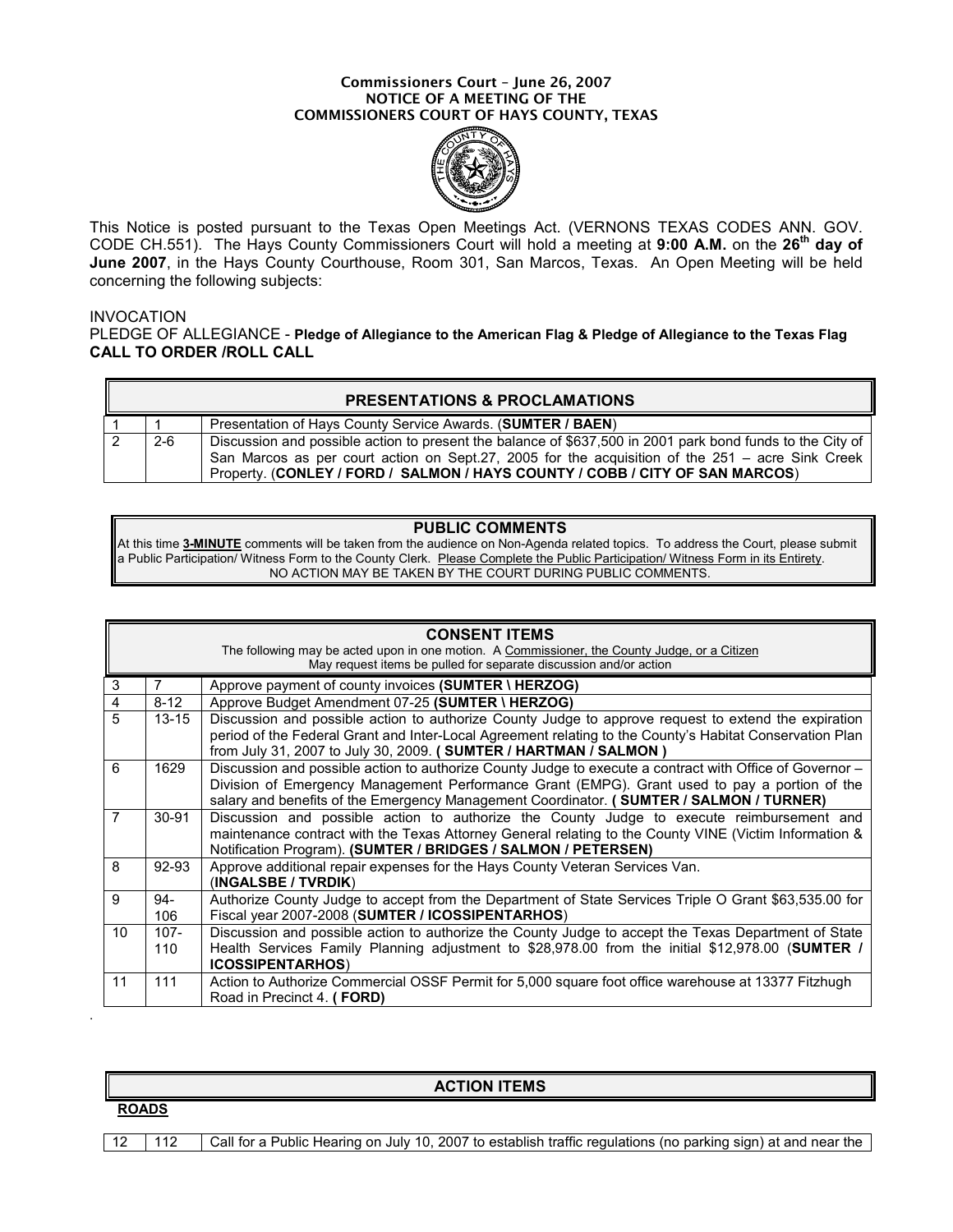|    |         | intersection of Old Stagecoach Rd. and Post Rd. (INGALSBE/BORCHERDING)                               |
|----|---------|------------------------------------------------------------------------------------------------------|
| 13 | 117-    | <b>FORD</b> /<br>Hold a Public Hearing to establish traffic regulations on Holder Lane, CR 189.      |
|    | 118     | <b>BORCHERDING</b>                                                                                   |
| 14 | $119 -$ | Discussion and possible action for the release of the maintenance bond and accept for maintenance of |
|    | 122     | all road and drainage improvements within County ROW for Howard Ranch subdivision, Section 1.        |
|    |         | (FORD / BORCHERDING)                                                                                 |

# **SUBDIVISIONS**

| 15 | 123 | 06-4-002 Rutherford West, Sec.2; Subdivision (57 lots)– Consider approval of FINAL PLAT and<br>acceptance of road construction and drainage improvements, release of the construction bond and<br>acceptance of the maintenance bond for two years for The Estates at Rutherford West subdivision, Sec. 2<br><b>(FORD)</b> |
|----|-----|----------------------------------------------------------------------------------------------------------------------------------------------------------------------------------------------------------------------------------------------------------------------------------------------------------------------------|
| 16 | 124 | 07-3-033 Sunset Canyon, Sec. III, Lots 517 & 518, Replat- Waive preliminary hearing and consider                                                                                                                                                                                                                           |
|    |     | approval of FINAL PLAT (FORD)                                                                                                                                                                                                                                                                                              |
| 17 | 125 | 06-4-06 Valley View West, Subdivision (6 lots)– Call for public hearing on July 10 <sup>th</sup> , 2007. (FORD)                                                                                                                                                                                                            |
| 18 | 126 | 07-2-010 Bilger Tract (1 Lot)–Consider approval of the PRELIMINARY PLAN. (BARTON)                                                                                                                                                                                                                                          |

# **MISCELLANEOUS**

| 19 | 127     | Discussion and possible action to approve Commissioners and Judge nominations to the Transportation<br>Advisory Committee (SUMTER) |
|----|---------|------------------------------------------------------------------------------------------------------------------------------------|
| 20 | $128 -$ | Discussion and possible action to approve bylaws and develop a committee charge for the                                            |
|    | 134     | Transportation Advisory Board. (SUMTER)                                                                                            |
| 21 | 135     | Discussion and possible action to adopt new operating hours at the Hays County Transfer Station in                                 |
|    |         | Wimberley and the Citizens collection station in Driftwood (CONLEY / PINNIX)                                                       |
| 22 | 136-    | Discussion and possible action to adopt a Resolution of the Hays County Commissioners Court adopting                               |
|    | 140     | a Civil Fee dedicated to improving civil court facilities. (SUMTER/ADAIR)                                                          |
| 23 | $141 -$ | Discussion and possible action to approve Limited – Purpose Substation Contracts for the issuance of                               |
|    | 151     | motor vehicle license validation stickers. (SUMTER / CARAWAY)                                                                      |
| 24 | $152 -$ | Discussion and possible action to contract with the City of Uhland for collection of taxes                                         |
|    | 162     | (SUMTER/CARAWAY)                                                                                                                   |
| 25 | $163 -$ | Discussion and possible action to approve a temporary, revocable license Agreement to allow the                                    |
|    | 175     | installation and maintenance of a low - power, limited range FM radio antenna on top of the Hays County                            |
|    |         | Annex Building. (SUMTER)                                                                                                           |
| 26 | $176 -$ | Discussion and possible action to consider waiving or reducing the fees for the use of the Civic Center for                        |
|    | 178     | LULAC Council #4876 (INGALSBE / ANZALDUA)                                                                                          |
| 27 | $179 -$ | Discussion and possible action to fund a Custodian position, Grade 911, from a 30 – hours / week ( $\frac{3}{4}$                   |
|    | 180     | time) position to a 40 – hour / week (full time) position effective July 1,2007. (FORD / KNOTT)                                    |
| 28 | $181 -$ | Discussion and possible action to allow County Judge to enter into a new one-year lease agreement with                             |
|    | 188     | Dripping Springs ISD for property housing Pct. 4 Offices. (FORD)                                                                   |
| 29 | 189-    | Discussion and possible action to appoint landowner William E. Avera and possibly one other land owner                             |
|    | 195     | to the Hays County RHCP citizen Advisory committee. (FORD)                                                                         |
| 30 | 196-    | Discussion and possible action to move \$12,000 from countywide contingency to the Building                                        |
|    | 197     | Maintenance Department. (FORD / KNOTT)                                                                                             |
| 31 | 198     | Discussion and possible action to appoint members the Citizens Parks Advisory. (FORD)                                              |
| 32 | 199-    | Discussion and possible action to approve a Parking Contract with Farmers Market.<br>(INGALSBE /                                   |
|    | 206     | <b>KNOTT</b>                                                                                                                       |
| 33 | 207     | Discussion and possible action to authorize the Purchasing Department to spend up to Five Thousand                                 |
|    |         | Dollars (\$5,000.00 USD) for a phase 1 and possible Limited phase 2 Environmental Study on property                                |
|    |         | owned by Hays County, located on Thorpe Lane in San Marcos, Texas (INGALSBE)                                                       |
| 34 | $208 -$ | Discussion and possible action to consider increase in the Hays County property tax homestead                                      |
|    | 211     | exemption from \$5,000. to \$15,000. (CONLEY)                                                                                      |

# **WORKSHOP**

|                                                                                                                                                                                                                                                                   |     | <b>EXECUTIVE SESSIONS</b>                                                                            |
|-------------------------------------------------------------------------------------------------------------------------------------------------------------------------------------------------------------------------------------------------------------------|-----|------------------------------------------------------------------------------------------------------|
| The Commissioners Court will announce it will go into Executive Session, if necessary, pursuant to Chapter 551 of the Texas<br>Government Code, to receive advice from Legal Counsel to discuss matters of land acquisition, litigation, and personnel matters as |     |                                                                                                      |
| specifically listed on this agenda. The Commissioners' Court may also announce it will go into Executive Session, if necessary, to<br>receive advice from Legal Counsel regarding any other item on this agenda.                                                  |     |                                                                                                      |
|                                                                                                                                                                                                                                                                   |     |                                                                                                      |
| 35                                                                                                                                                                                                                                                                | 212 | Discuss and conduct Department Head Evaluations in executive session pursuant to Sections 551.074 of |
|                                                                                                                                                                                                                                                                   |     | the Texas Government Code. Session starts at 1pm. (SUMTER / BAEN)                                    |